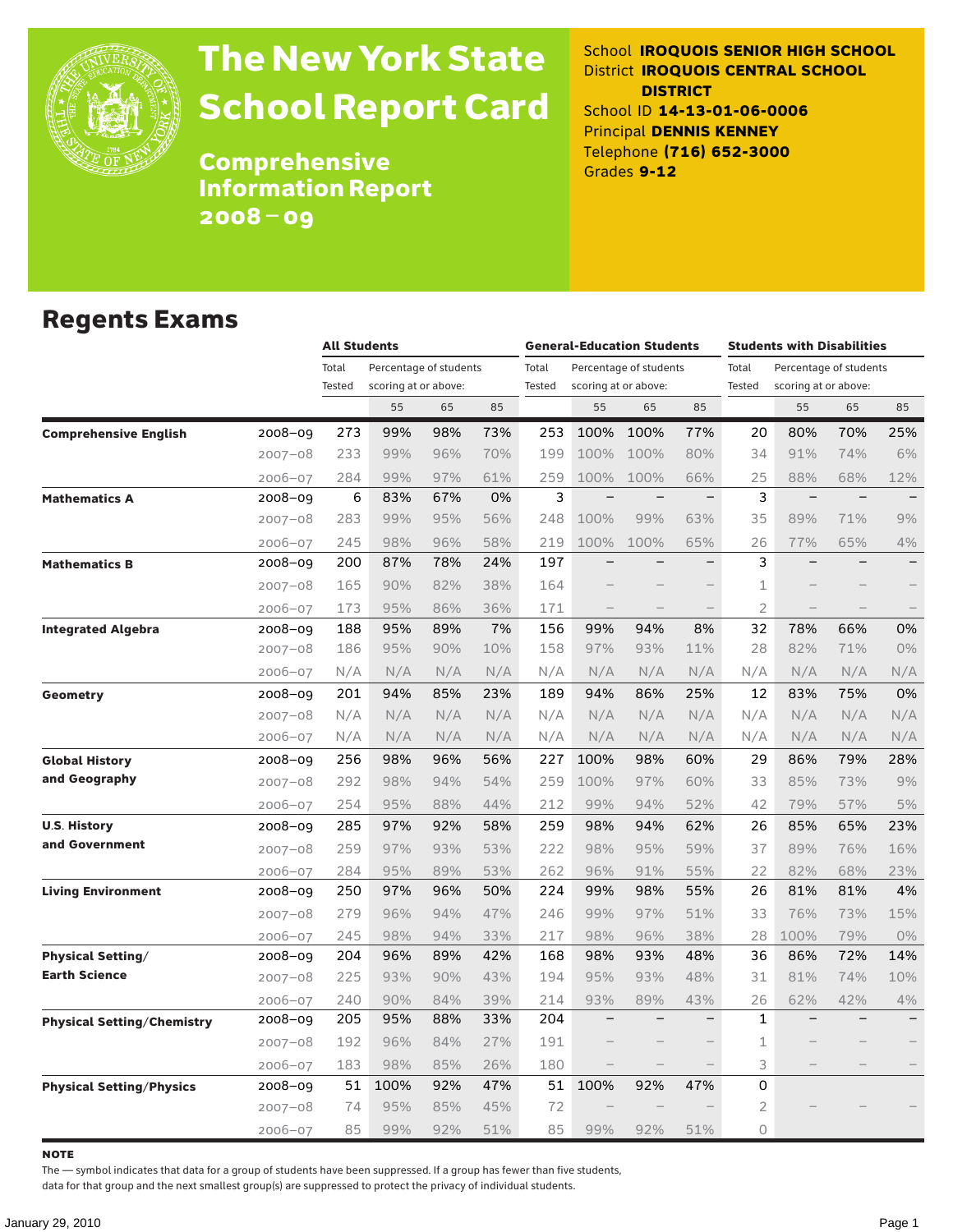School ID **14-13-01-06-0006**

#### School **IROQUOIS SENIOR HIGH SCHOOL District <b>IROQUOIS CENTRAL SCHOOL DISTRICT**

### Regents Exams

|                              |             |             | <b>All Students</b>    |     |     |       |                             |                        |     | <b>General-Education Students Students with Disabilities</b> |                             |    |    |
|------------------------------|-------------|-------------|------------------------|-----|-----|-------|-----------------------------|------------------------|-----|--------------------------------------------------------------|-----------------------------|----|----|
|                              |             | Total       | Percentage of students |     |     | Total |                             | Percentage of students |     | Total                                                        | Percentage of students      |    |    |
|                              |             | Tested      | scoring at or above:   |     |     |       | Tested scoring at or above: |                        |     |                                                              | Tested scoring at or above: |    |    |
|                              |             |             | 55                     | 65  | 85  |       | 55                          | 65                     | 85  |                                                              | 55                          | 65 | 85 |
| <b>Comprehensive French</b>  | $2008 - 09$ | 53          | 100%                   | 98% | 64% | 52    |                             |                        |     | 1                                                            |                             |    |    |
|                              | $2007 - 08$ | 59          | 98%                    | 97% | 49% | 59    | 98%                         | 97%                    | 49% | $\circ$                                                      |                             |    |    |
|                              | $2006 - 07$ | 53          | 94%                    | 92% | 53% | 51    |                             |                        |     | 2                                                            |                             |    |    |
| <b>Comprehensive German</b>  | $2008 - 09$ | 0           |                        |     |     | 0     |                             |                        |     | 0                                                            |                             |    |    |
|                              | $2007 - 08$ | $\circ$     |                        |     |     | 0     |                             |                        |     | 0                                                            |                             |    |    |
|                              | $2006 - 07$ | 0           |                        |     |     | 0     |                             |                        |     | 0                                                            |                             |    |    |
| <b>Comprehensive Hebrew</b>  | $2008 - 09$ | $\mathsf O$ |                        |     |     | 0     |                             |                        |     | $\Omega$                                                     |                             |    |    |
|                              | $2007 - 08$ | $\circ$     |                        |     |     | 0     |                             |                        |     | 0                                                            |                             |    |    |
|                              | $2006 - 07$ | 0           |                        |     |     | 0     |                             |                        |     | 0                                                            |                             |    |    |
| <b>Comprehensive Italian</b> | 2008-09     | $\mathbf 0$ |                        |     |     | 0     |                             |                        |     | 0                                                            |                             |    |    |
|                              | $2007 - 08$ | $\circ$     |                        |     |     | 0     |                             |                        |     | 0                                                            |                             |    |    |
|                              | $2006 - 07$ | 0           |                        |     |     | 0     |                             |                        |     | $\circ$                                                      |                             |    |    |
| <b>Comprehensive Latin</b>   | $2008 - 09$ | 0           |                        |     |     | 0     |                             |                        |     | 0                                                            |                             |    |    |
|                              | $2007 - 08$ | $\circ$     |                        |     |     | 0     |                             |                        |     | 0                                                            |                             |    |    |
|                              | $2006 - 07$ | 0           |                        |     |     | 0     |                             |                        |     | $\circ$                                                      |                             |    |    |
| <b>Comprehensive Spanish</b> | $2008 - 09$ | 142         | 100%                   | 97% | 61% | 138   |                             |                        |     | 4                                                            |                             |    |    |
|                              | $2007 - 08$ | 150         | 100%                   | 99% | 65% | 149   |                             |                        |     | 1                                                            |                             |    |    |
|                              | $2006 - 07$ | 108         | 98%                    | 97% | 73% | 108   | 98%                         | 97%                    | 73% | 0                                                            |                             |    |    |

#### note

The — symbol indicates that data for a group of students have been suppressed. If a group has fewer than five students,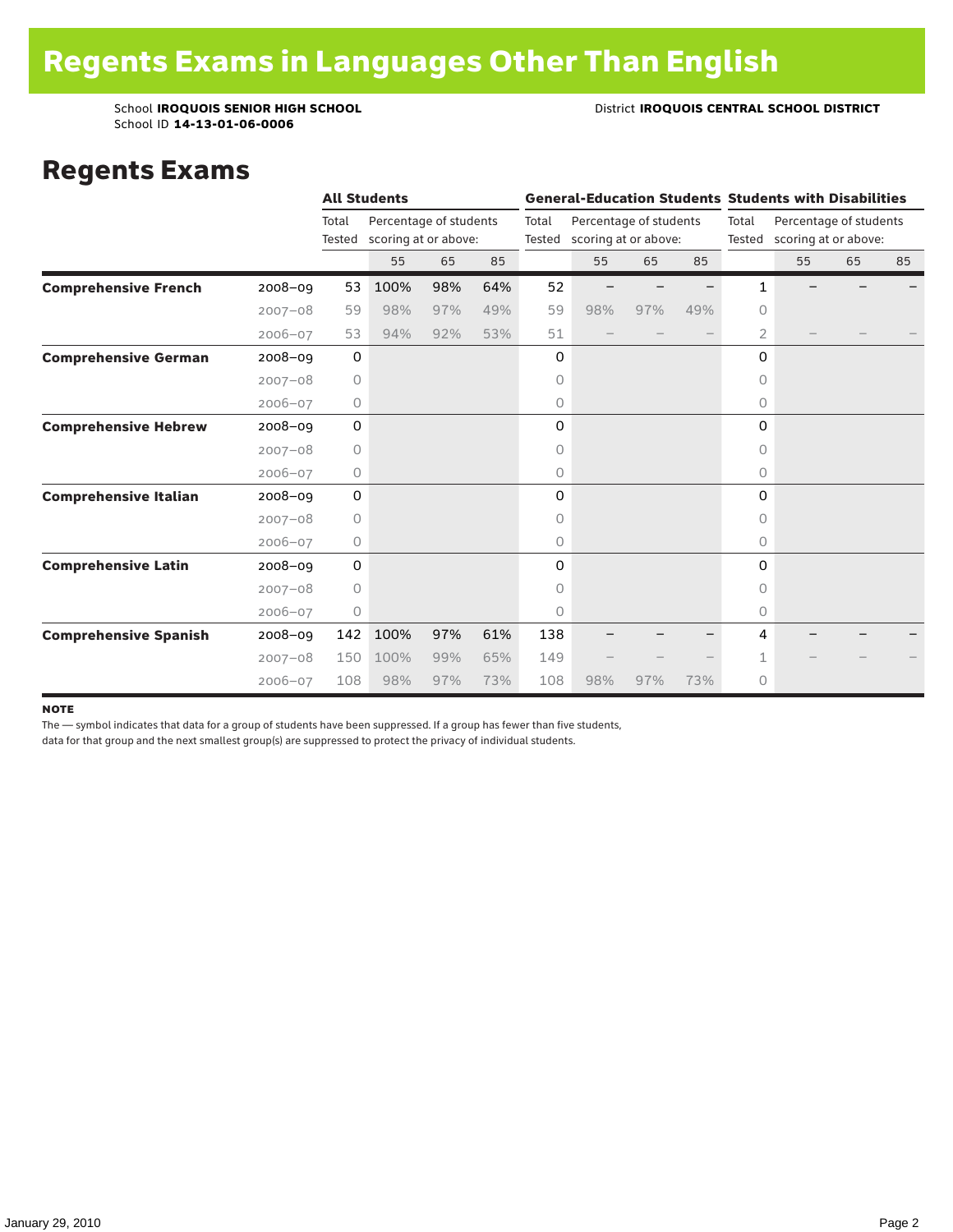### Regents Competency Tests

|                       |             | <b>All Students</b> |                  |                     |                  | <b>General-Education Students Students with Disabilities</b> |                  |  |  |
|-----------------------|-------------|---------------------|------------------|---------------------|------------------|--------------------------------------------------------------|------------------|--|--|
|                       |             | <b>Total Tested</b> | Percent Passing: | <b>Total Tested</b> | Percent Passing: | <b>Total Tested</b>                                          | Percent Passing: |  |  |
| <b>Mathematics</b>    | 2008-09     | 33                  | 82%              | 2                   |                  | 31                                                           |                  |  |  |
|                       | $2007 - 08$ | 34                  | 71%              | 1                   |                  | 33                                                           |                  |  |  |
|                       | $2006 - 07$ | 30                  | 77%              | 7                   | 86%              | 23                                                           | 74%              |  |  |
| <b>Science</b>        | 2008-09     | 8                   | 38%              | 0                   |                  | 8                                                            | 38%              |  |  |
|                       | $2007 - 08$ | 35                  | 80%              |                     |                  | 34                                                           |                  |  |  |
|                       | $2006 - 07$ | 21                  | 76%              | 0                   |                  | 21                                                           | 76%              |  |  |
| <b>Reading</b>        | 2008-09     | 3                   |                  | 0                   |                  | 3                                                            |                  |  |  |
|                       | $2007 - 08$ | U                   |                  | $\circ$             |                  | 0                                                            |                  |  |  |
|                       | $2006 - 07$ | $\overline{2}$      |                  | $\circ$             |                  | 2                                                            |                  |  |  |
| <b>Writing</b>        | 2008-09     | 3                   |                  | 0                   |                  | 3                                                            |                  |  |  |
|                       | $2007 - 08$ | 0                   |                  | $\Omega$            |                  | $\bigcap$                                                    |                  |  |  |
|                       | $2006 - 07$ | 2                   |                  | $\circ$             |                  | 2                                                            |                  |  |  |
| <b>Global Studies</b> | 2008-09     | 4                   |                  | 0                   |                  | 4                                                            |                  |  |  |
|                       | $2007 - 08$ | 6                   | 17%              | 0                   |                  | 6                                                            | 17%              |  |  |
|                       | 2006-07     | 8                   | 25%              | 1                   |                  | 7                                                            |                  |  |  |
| <b>U.S. History</b>   | 2008-09     | 3                   |                  | 0                   |                  | 3                                                            |                  |  |  |
| and Government        | $2007 - 08$ | 6                   | 50%              | $\bigcap$           |                  | 6                                                            | 50%              |  |  |
|                       | $2006 - 07$ | 4                   |                  |                     |                  | 3                                                            |                  |  |  |

#### **NOTE**

The — symbol indicates that data for a group of students have been suppressed. If a group has fewer than five students,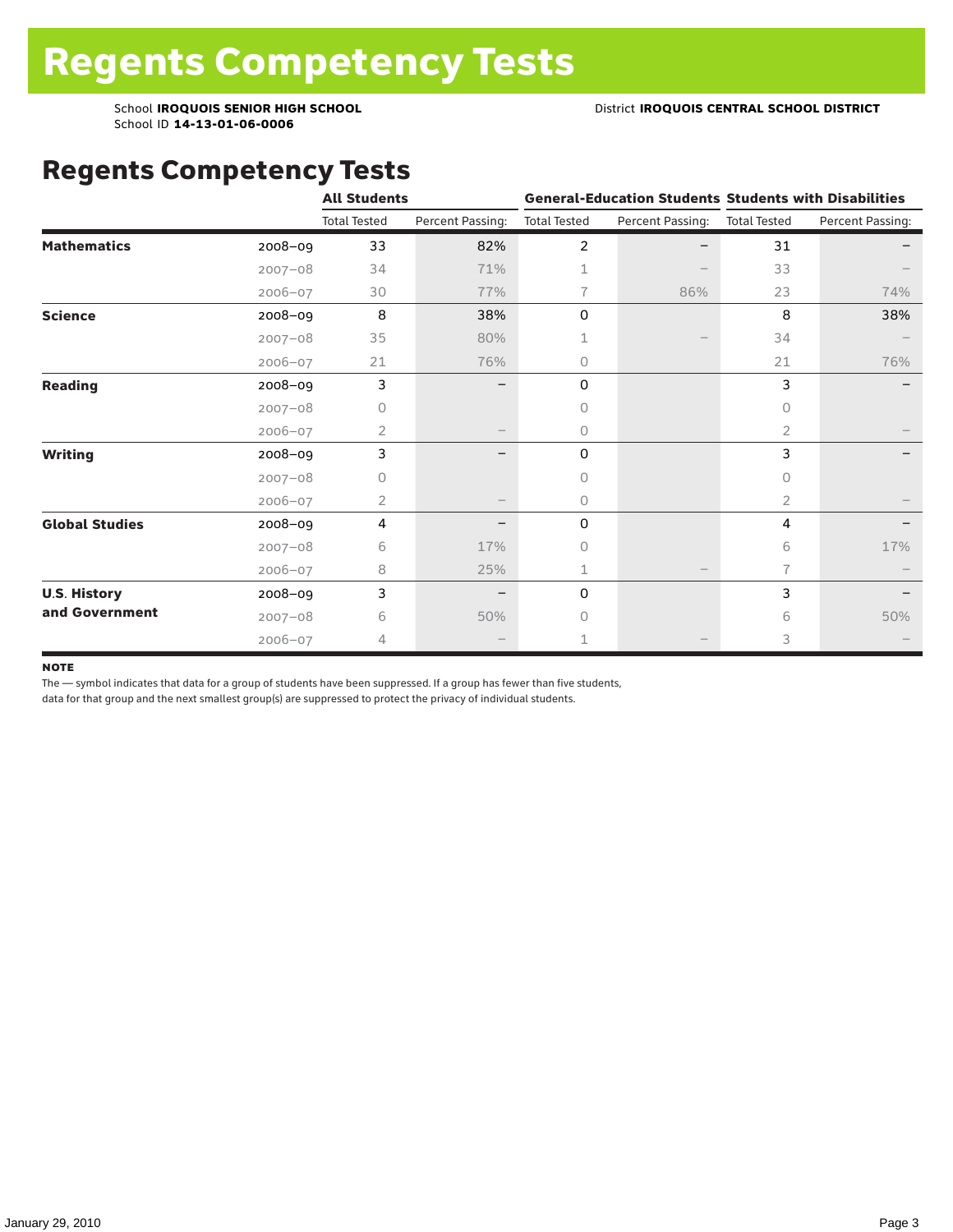## Second Language Proficiency Examinations

|                |             | <b>All Students</b> |                  |                     |                  | <b>General-Education Students Students with Disabilities</b> |                  |  |  |
|----------------|-------------|---------------------|------------------|---------------------|------------------|--------------------------------------------------------------|------------------|--|--|
|                |             | <b>Total Tested</b> | Percent Passing: | <b>Total Tested</b> | Percent Passing: | <b>Total Tested</b>                                          | Percent Passing: |  |  |
| <b>French</b>  | 2008-09     | 4                   |                  | 4                   |                  | 0                                                            |                  |  |  |
|                | $2007 - 08$ | 0                   |                  | 0                   |                  | 0                                                            |                  |  |  |
|                | $2006 - 07$ | 4                   |                  | 4                   |                  | 0                                                            |                  |  |  |
| German         | 2008-09     | 0                   |                  | 0                   |                  | 0                                                            |                  |  |  |
|                | $2007 - 08$ | 0                   |                  | Ω                   |                  | 0                                                            |                  |  |  |
|                | $2006 - 07$ | 0                   |                  | 0                   |                  | $\Omega$                                                     |                  |  |  |
| Italian        | 2008-09     | 0                   |                  | 0                   |                  | $\Omega$                                                     |                  |  |  |
|                | $2007 - 08$ | 0                   |                  | 0                   |                  | 0                                                            |                  |  |  |
|                | $2006 - 07$ | Ω                   |                  | 0                   |                  | $\bigcap$                                                    |                  |  |  |
| Latin          | 2008-09     | $\Omega$            |                  | $\Omega$            |                  | 0                                                            |                  |  |  |
|                | $2007 - 08$ | Ω                   |                  | Ω                   |                  | $\bigcap$                                                    |                  |  |  |
|                | $2006 - 07$ | 0                   |                  | 0                   |                  | 0                                                            |                  |  |  |
| <b>Spanish</b> | 2008-09     | 11                  | 82%              | 6                   | 100%             | 5                                                            | 60%              |  |  |
|                | $2007 - 08$ | 10                  | 90%              | 8                   |                  | $\overline{2}$                                               |                  |  |  |
|                | $2006 - 07$ | 10                  | 50%              | 9                   |                  | 1                                                            |                  |  |  |

#### **NOTE**

The — symbol indicates that data for a group of students have been suppressed. If a group has fewer than five students,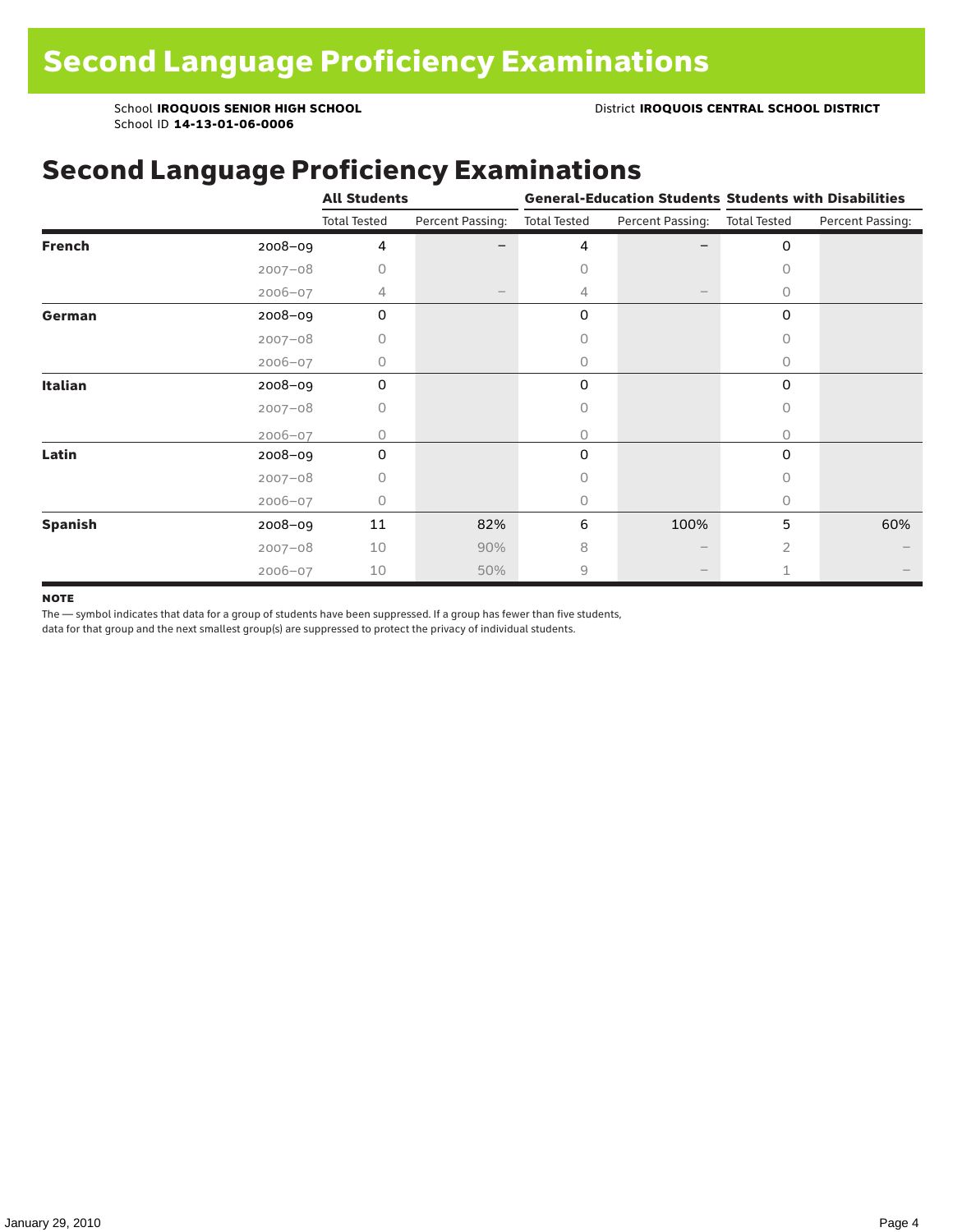### New York State English as a Second Language Achievement Test (NYSESLAT)

| Total<br>Percent of students scoring<br>Percent of students scoring<br>Percent of students scoring<br>Total<br>Total<br>Tested in each performance level:<br>Tested in each performance level:<br>Tested in each performance level:<br>Begin. Interm. Adv.<br>Prof.<br>Begin. Interm. Adv.<br>Prof.<br>Begin. Interm. Adv.<br>Prof.<br><b>Listening</b><br>2008-09<br>0<br>0<br>0<br>and Speaking<br>$2007 - 08$<br>$\bigcirc$<br>0<br>0<br>$(Grades K-1)$<br>$2006 - 07$<br>$\circ$<br>$\circ$<br>0<br>0<br>0<br><b>Reading</b><br>$2008 - 09$<br>0<br>and Writing<br>$2007 - 08$<br>0<br>0<br>$\circ$<br>$(Grades K-1)$<br>$\circ$<br>$2006 - 07$<br>$\bigcirc$<br>$\circ$<br><b>Listening</b><br>0<br>0<br>0<br>$2008 - 09$<br>and Speaking<br>$2007 - 08$<br>0<br>$\bigcirc$<br>$\Omega$<br>$(Grades 2-4)$<br>0<br>$\bigcirc$<br>$\bigcirc$<br>$2006 - 07$<br>0<br>0<br>0<br><b>Reading</b><br>2008-09<br>and Writing<br>$2007 - 08$<br>0<br>0<br>0<br>(Grades $2-4$ )<br>$2006 - 07$<br>$\bigcirc$<br>0<br>$\circ$<br>0<br>0<br>0<br>$2008 - 09$<br>Listening<br>and Speaking<br>$2007 - 08$<br>0<br>0<br>0<br>$(Grades 5-6)$<br>0<br>0<br>$\bigcirc$<br>$2006 - 07$<br>0<br>0<br>0<br><b>Reading</b><br>$2008 - 09$<br>and Writing<br>$2007 - 08$<br>0<br>$\bigcirc$<br>$\circ$<br>$(Grades 5-6)$<br>$\bigcirc$<br>$\circ$<br>$\circ$<br>$2006 - 07$<br>0<br>0<br>0<br>2008-09<br><b>Listening</b><br>and Speaking<br>$2007 - 08$<br>$\circ$<br>$\circ$<br>$\circ$<br>$(Grades 7-8)$<br>2006-07<br>0<br>0<br>0<br>0<br>0<br>0<br><b>Reading</b><br>$2008 - 09$<br>and Writing<br>$\bigcirc$<br>0<br>$\circ$<br>$2007 - 08$<br>$(Grades 7-8)$<br>0<br>0<br>$\bigcirc$<br>$2006 - 07$<br>$\overline{c}$<br>2008-09<br>$\overline{2}$<br>0<br><b>Listening</b><br>and Speaking<br>$2007 - 08$<br>0<br>$\circ$<br>$\circ$<br>$(Grades g-12)$<br>$\bigcirc$<br>$2006 - 07$<br>0<br>0<br>$\overline{c}$<br>$\overline{c}$<br>0<br><b>Reading</b><br>2008-09<br>and Writing<br>$2007 - 08$<br>$\bigcirc$<br>$\bigcirc$<br>0<br>$(Grades g-12)$<br>$\bigcirc$<br>0<br>0 |             | <b>All Students</b> |  | <b>General-Education Students</b> |  |  |  | <b>Students with Disabilities</b> |  |  |  |  |
|-----------------------------------------------------------------------------------------------------------------------------------------------------------------------------------------------------------------------------------------------------------------------------------------------------------------------------------------------------------------------------------------------------------------------------------------------------------------------------------------------------------------------------------------------------------------------------------------------------------------------------------------------------------------------------------------------------------------------------------------------------------------------------------------------------------------------------------------------------------------------------------------------------------------------------------------------------------------------------------------------------------------------------------------------------------------------------------------------------------------------------------------------------------------------------------------------------------------------------------------------------------------------------------------------------------------------------------------------------------------------------------------------------------------------------------------------------------------------------------------------------------------------------------------------------------------------------------------------------------------------------------------------------------------------------------------------------------------------------------------------------------------------------------------------------------------------------------------------------------------------------------------------------------------------------------------------------------------------------------------------------------------------------------------------------------------------|-------------|---------------------|--|-----------------------------------|--|--|--|-----------------------------------|--|--|--|--|
|                                                                                                                                                                                                                                                                                                                                                                                                                                                                                                                                                                                                                                                                                                                                                                                                                                                                                                                                                                                                                                                                                                                                                                                                                                                                                                                                                                                                                                                                                                                                                                                                                                                                                                                                                                                                                                                                                                                                                                                                                                                                       |             |                     |  |                                   |  |  |  |                                   |  |  |  |  |
|                                                                                                                                                                                                                                                                                                                                                                                                                                                                                                                                                                                                                                                                                                                                                                                                                                                                                                                                                                                                                                                                                                                                                                                                                                                                                                                                                                                                                                                                                                                                                                                                                                                                                                                                                                                                                                                                                                                                                                                                                                                                       |             |                     |  |                                   |  |  |  |                                   |  |  |  |  |
|                                                                                                                                                                                                                                                                                                                                                                                                                                                                                                                                                                                                                                                                                                                                                                                                                                                                                                                                                                                                                                                                                                                                                                                                                                                                                                                                                                                                                                                                                                                                                                                                                                                                                                                                                                                                                                                                                                                                                                                                                                                                       |             |                     |  |                                   |  |  |  |                                   |  |  |  |  |
|                                                                                                                                                                                                                                                                                                                                                                                                                                                                                                                                                                                                                                                                                                                                                                                                                                                                                                                                                                                                                                                                                                                                                                                                                                                                                                                                                                                                                                                                                                                                                                                                                                                                                                                                                                                                                                                                                                                                                                                                                                                                       |             |                     |  |                                   |  |  |  |                                   |  |  |  |  |
|                                                                                                                                                                                                                                                                                                                                                                                                                                                                                                                                                                                                                                                                                                                                                                                                                                                                                                                                                                                                                                                                                                                                                                                                                                                                                                                                                                                                                                                                                                                                                                                                                                                                                                                                                                                                                                                                                                                                                                                                                                                                       |             |                     |  |                                   |  |  |  |                                   |  |  |  |  |
|                                                                                                                                                                                                                                                                                                                                                                                                                                                                                                                                                                                                                                                                                                                                                                                                                                                                                                                                                                                                                                                                                                                                                                                                                                                                                                                                                                                                                                                                                                                                                                                                                                                                                                                                                                                                                                                                                                                                                                                                                                                                       |             |                     |  |                                   |  |  |  |                                   |  |  |  |  |
|                                                                                                                                                                                                                                                                                                                                                                                                                                                                                                                                                                                                                                                                                                                                                                                                                                                                                                                                                                                                                                                                                                                                                                                                                                                                                                                                                                                                                                                                                                                                                                                                                                                                                                                                                                                                                                                                                                                                                                                                                                                                       |             |                     |  |                                   |  |  |  |                                   |  |  |  |  |
|                                                                                                                                                                                                                                                                                                                                                                                                                                                                                                                                                                                                                                                                                                                                                                                                                                                                                                                                                                                                                                                                                                                                                                                                                                                                                                                                                                                                                                                                                                                                                                                                                                                                                                                                                                                                                                                                                                                                                                                                                                                                       |             |                     |  |                                   |  |  |  |                                   |  |  |  |  |
|                                                                                                                                                                                                                                                                                                                                                                                                                                                                                                                                                                                                                                                                                                                                                                                                                                                                                                                                                                                                                                                                                                                                                                                                                                                                                                                                                                                                                                                                                                                                                                                                                                                                                                                                                                                                                                                                                                                                                                                                                                                                       |             |                     |  |                                   |  |  |  |                                   |  |  |  |  |
|                                                                                                                                                                                                                                                                                                                                                                                                                                                                                                                                                                                                                                                                                                                                                                                                                                                                                                                                                                                                                                                                                                                                                                                                                                                                                                                                                                                                                                                                                                                                                                                                                                                                                                                                                                                                                                                                                                                                                                                                                                                                       |             |                     |  |                                   |  |  |  |                                   |  |  |  |  |
|                                                                                                                                                                                                                                                                                                                                                                                                                                                                                                                                                                                                                                                                                                                                                                                                                                                                                                                                                                                                                                                                                                                                                                                                                                                                                                                                                                                                                                                                                                                                                                                                                                                                                                                                                                                                                                                                                                                                                                                                                                                                       |             |                     |  |                                   |  |  |  |                                   |  |  |  |  |
|                                                                                                                                                                                                                                                                                                                                                                                                                                                                                                                                                                                                                                                                                                                                                                                                                                                                                                                                                                                                                                                                                                                                                                                                                                                                                                                                                                                                                                                                                                                                                                                                                                                                                                                                                                                                                                                                                                                                                                                                                                                                       |             |                     |  |                                   |  |  |  |                                   |  |  |  |  |
|                                                                                                                                                                                                                                                                                                                                                                                                                                                                                                                                                                                                                                                                                                                                                                                                                                                                                                                                                                                                                                                                                                                                                                                                                                                                                                                                                                                                                                                                                                                                                                                                                                                                                                                                                                                                                                                                                                                                                                                                                                                                       |             |                     |  |                                   |  |  |  |                                   |  |  |  |  |
|                                                                                                                                                                                                                                                                                                                                                                                                                                                                                                                                                                                                                                                                                                                                                                                                                                                                                                                                                                                                                                                                                                                                                                                                                                                                                                                                                                                                                                                                                                                                                                                                                                                                                                                                                                                                                                                                                                                                                                                                                                                                       |             |                     |  |                                   |  |  |  |                                   |  |  |  |  |
|                                                                                                                                                                                                                                                                                                                                                                                                                                                                                                                                                                                                                                                                                                                                                                                                                                                                                                                                                                                                                                                                                                                                                                                                                                                                                                                                                                                                                                                                                                                                                                                                                                                                                                                                                                                                                                                                                                                                                                                                                                                                       |             |                     |  |                                   |  |  |  |                                   |  |  |  |  |
|                                                                                                                                                                                                                                                                                                                                                                                                                                                                                                                                                                                                                                                                                                                                                                                                                                                                                                                                                                                                                                                                                                                                                                                                                                                                                                                                                                                                                                                                                                                                                                                                                                                                                                                                                                                                                                                                                                                                                                                                                                                                       |             |                     |  |                                   |  |  |  |                                   |  |  |  |  |
|                                                                                                                                                                                                                                                                                                                                                                                                                                                                                                                                                                                                                                                                                                                                                                                                                                                                                                                                                                                                                                                                                                                                                                                                                                                                                                                                                                                                                                                                                                                                                                                                                                                                                                                                                                                                                                                                                                                                                                                                                                                                       |             |                     |  |                                   |  |  |  |                                   |  |  |  |  |
|                                                                                                                                                                                                                                                                                                                                                                                                                                                                                                                                                                                                                                                                                                                                                                                                                                                                                                                                                                                                                                                                                                                                                                                                                                                                                                                                                                                                                                                                                                                                                                                                                                                                                                                                                                                                                                                                                                                                                                                                                                                                       |             |                     |  |                                   |  |  |  |                                   |  |  |  |  |
|                                                                                                                                                                                                                                                                                                                                                                                                                                                                                                                                                                                                                                                                                                                                                                                                                                                                                                                                                                                                                                                                                                                                                                                                                                                                                                                                                                                                                                                                                                                                                                                                                                                                                                                                                                                                                                                                                                                                                                                                                                                                       |             |                     |  |                                   |  |  |  |                                   |  |  |  |  |
|                                                                                                                                                                                                                                                                                                                                                                                                                                                                                                                                                                                                                                                                                                                                                                                                                                                                                                                                                                                                                                                                                                                                                                                                                                                                                                                                                                                                                                                                                                                                                                                                                                                                                                                                                                                                                                                                                                                                                                                                                                                                       |             |                     |  |                                   |  |  |  |                                   |  |  |  |  |
|                                                                                                                                                                                                                                                                                                                                                                                                                                                                                                                                                                                                                                                                                                                                                                                                                                                                                                                                                                                                                                                                                                                                                                                                                                                                                                                                                                                                                                                                                                                                                                                                                                                                                                                                                                                                                                                                                                                                                                                                                                                                       |             |                     |  |                                   |  |  |  |                                   |  |  |  |  |
|                                                                                                                                                                                                                                                                                                                                                                                                                                                                                                                                                                                                                                                                                                                                                                                                                                                                                                                                                                                                                                                                                                                                                                                                                                                                                                                                                                                                                                                                                                                                                                                                                                                                                                                                                                                                                                                                                                                                                                                                                                                                       |             |                     |  |                                   |  |  |  |                                   |  |  |  |  |
|                                                                                                                                                                                                                                                                                                                                                                                                                                                                                                                                                                                                                                                                                                                                                                                                                                                                                                                                                                                                                                                                                                                                                                                                                                                                                                                                                                                                                                                                                                                                                                                                                                                                                                                                                                                                                                                                                                                                                                                                                                                                       |             |                     |  |                                   |  |  |  |                                   |  |  |  |  |
|                                                                                                                                                                                                                                                                                                                                                                                                                                                                                                                                                                                                                                                                                                                                                                                                                                                                                                                                                                                                                                                                                                                                                                                                                                                                                                                                                                                                                                                                                                                                                                                                                                                                                                                                                                                                                                                                                                                                                                                                                                                                       |             |                     |  |                                   |  |  |  |                                   |  |  |  |  |
|                                                                                                                                                                                                                                                                                                                                                                                                                                                                                                                                                                                                                                                                                                                                                                                                                                                                                                                                                                                                                                                                                                                                                                                                                                                                                                                                                                                                                                                                                                                                                                                                                                                                                                                                                                                                                                                                                                                                                                                                                                                                       |             |                     |  |                                   |  |  |  |                                   |  |  |  |  |
|                                                                                                                                                                                                                                                                                                                                                                                                                                                                                                                                                                                                                                                                                                                                                                                                                                                                                                                                                                                                                                                                                                                                                                                                                                                                                                                                                                                                                                                                                                                                                                                                                                                                                                                                                                                                                                                                                                                                                                                                                                                                       |             |                     |  |                                   |  |  |  |                                   |  |  |  |  |
|                                                                                                                                                                                                                                                                                                                                                                                                                                                                                                                                                                                                                                                                                                                                                                                                                                                                                                                                                                                                                                                                                                                                                                                                                                                                                                                                                                                                                                                                                                                                                                                                                                                                                                                                                                                                                                                                                                                                                                                                                                                                       |             |                     |  |                                   |  |  |  |                                   |  |  |  |  |
|                                                                                                                                                                                                                                                                                                                                                                                                                                                                                                                                                                                                                                                                                                                                                                                                                                                                                                                                                                                                                                                                                                                                                                                                                                                                                                                                                                                                                                                                                                                                                                                                                                                                                                                                                                                                                                                                                                                                                                                                                                                                       |             |                     |  |                                   |  |  |  |                                   |  |  |  |  |
|                                                                                                                                                                                                                                                                                                                                                                                                                                                                                                                                                                                                                                                                                                                                                                                                                                                                                                                                                                                                                                                                                                                                                                                                                                                                                                                                                                                                                                                                                                                                                                                                                                                                                                                                                                                                                                                                                                                                                                                                                                                                       |             |                     |  |                                   |  |  |  |                                   |  |  |  |  |
|                                                                                                                                                                                                                                                                                                                                                                                                                                                                                                                                                                                                                                                                                                                                                                                                                                                                                                                                                                                                                                                                                                                                                                                                                                                                                                                                                                                                                                                                                                                                                                                                                                                                                                                                                                                                                                                                                                                                                                                                                                                                       |             |                     |  |                                   |  |  |  |                                   |  |  |  |  |
|                                                                                                                                                                                                                                                                                                                                                                                                                                                                                                                                                                                                                                                                                                                                                                                                                                                                                                                                                                                                                                                                                                                                                                                                                                                                                                                                                                                                                                                                                                                                                                                                                                                                                                                                                                                                                                                                                                                                                                                                                                                                       |             |                     |  |                                   |  |  |  |                                   |  |  |  |  |
|                                                                                                                                                                                                                                                                                                                                                                                                                                                                                                                                                                                                                                                                                                                                                                                                                                                                                                                                                                                                                                                                                                                                                                                                                                                                                                                                                                                                                                                                                                                                                                                                                                                                                                                                                                                                                                                                                                                                                                                                                                                                       |             |                     |  |                                   |  |  |  |                                   |  |  |  |  |
|                                                                                                                                                                                                                                                                                                                                                                                                                                                                                                                                                                                                                                                                                                                                                                                                                                                                                                                                                                                                                                                                                                                                                                                                                                                                                                                                                                                                                                                                                                                                                                                                                                                                                                                                                                                                                                                                                                                                                                                                                                                                       | $2006 - 07$ |                     |  |                                   |  |  |  |                                   |  |  |  |  |

#### **NOTE**

The — symbol indicates that data for a group of students have been suppressed. If a group has fewer than five students,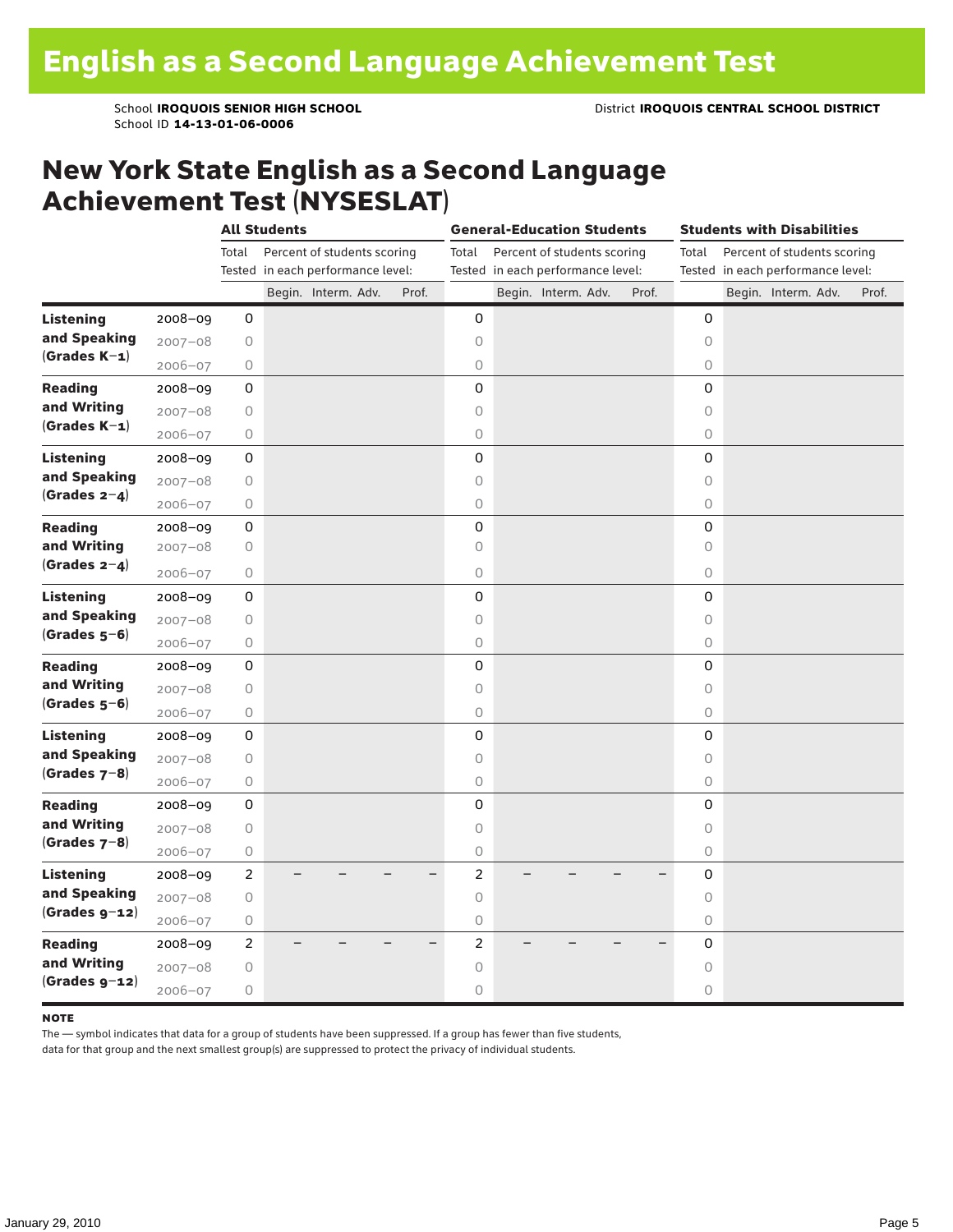## Elementary/Middle-Level Social Studies 2008–09

|                                   |       | <b>All Students</b>                                     |  |                                                             |  | <b>General-Education Students</b> |                                                             |  |   | <b>Students with Disabilities</b> |  |  |   |
|-----------------------------------|-------|---------------------------------------------------------|--|-------------------------------------------------------------|--|-----------------------------------|-------------------------------------------------------------|--|---|-----------------------------------|--|--|---|
|                                   | Total | Percentage of students<br>Tested scoring at level:<br>4 |  | Percentage of students<br>Total<br>Tested scoring at level: |  |                                   | Percentage of students<br>Total<br>Tested scoring at level: |  |   |                                   |  |  |   |
|                                   |       |                                                         |  |                                                             |  |                                   |                                                             |  |   |                                   |  |  | 4 |
| <b>Elementary</b><br><b>Level</b> | 0     |                                                         |  |                                                             |  |                                   |                                                             |  | 0 |                                   |  |  |   |
| <b>Middle Level</b>               | 0     |                                                         |  |                                                             |  |                                   |                                                             |  | 0 |                                   |  |  |   |

### 2005 Total Cohort Performance on Regents Exams After Four Years

|                                        |                       | <b>All Students</b>                |     |              |                       | <b>General-Education Students</b>  |     |              | <b>Students with Disabilities</b> |                                    |     |              |  |
|----------------------------------------|-----------------------|------------------------------------|-----|--------------|-----------------------|------------------------------------|-----|--------------|-----------------------------------|------------------------------------|-----|--------------|--|
|                                        | ゼ<br>Cohoi<br>o,<br>屲 | Percentage of<br>students scoring: |     |              | Cohort<br>⋍<br>ō<br>띧 | Percentage of<br>students scoring: |     |              | Cohort<br>$=$<br>9<br>문           | Percentage of<br>students scoring: |     |              |  |
|                                        |                       | $55 - 64$                          |     | 65-84 85-100 |                       | $55 - 64$                          |     | 65-84 85-100 |                                   | $55 - 64$                          |     | 65-84 85-100 |  |
| <b>Global History</b><br>and Geography | 241                   | 2%                                 | 48% | 48%          | 211                   | 0%                                 | 44% | 54%          | 30                                | 10%                                | 77% | 3%           |  |
| <b>U.S. History</b><br>and Government  | 241                   | 2%                                 | 38% | 56%          | 211                   | 1%                                 | 34% | 62%          | 30                                | 7%                                 | 67% | 13%          |  |
| <b>Science</b>                         | 241                   | 1%                                 | 43% | 53%          | 211                   | 0%                                 | 38% | 60%          | 30                                | 7%                                 | 77% | 7%           |  |

# New York State Alternate Assessments (NYSAA) 2008–09

|                              | <b>All Students</b> |                                                |               |   |   |  |  |  |
|------------------------------|---------------------|------------------------------------------------|---------------|---|---|--|--|--|
|                              | Total               | Number of students scoring<br>Tested at Level: |               |   |   |  |  |  |
|                              |                     | 1                                              | $\mathcal{P}$ | 3 | 4 |  |  |  |
| <b>Elementary Level</b>      |                     |                                                |               |   |   |  |  |  |
| Social Studies               | 0                   |                                                |               |   |   |  |  |  |
| <b>Middle Level</b>          |                     |                                                |               |   |   |  |  |  |
| Social Studies               | 0                   |                                                |               |   |   |  |  |  |
| <b>Secondary Level</b>       |                     |                                                |               |   |   |  |  |  |
| <b>English Language Arts</b> | O                   |                                                |               |   |   |  |  |  |
| <b>Mathematics</b>           | O                   |                                                |               |   |   |  |  |  |
| Social Studies               | O                   |                                                |               |   |   |  |  |  |
| Science                      | Ω                   |                                                |               |   |   |  |  |  |

The New York State Alternate Assessment (NYSAA) is for students with severe cognitive disabilities. Results for students taking the NYSAA in English language arts, mathematics, and science at the elementary and middle levels are available in the *Accountability and Overview Report* part of *The New York State Report Card*.

The — symbol indicates that data for a group of students have been suppressed. If a group has fewer than five students, data for that group and the next smallest group(s) are suppressed to protect the privacy of individual students.

**NOTE**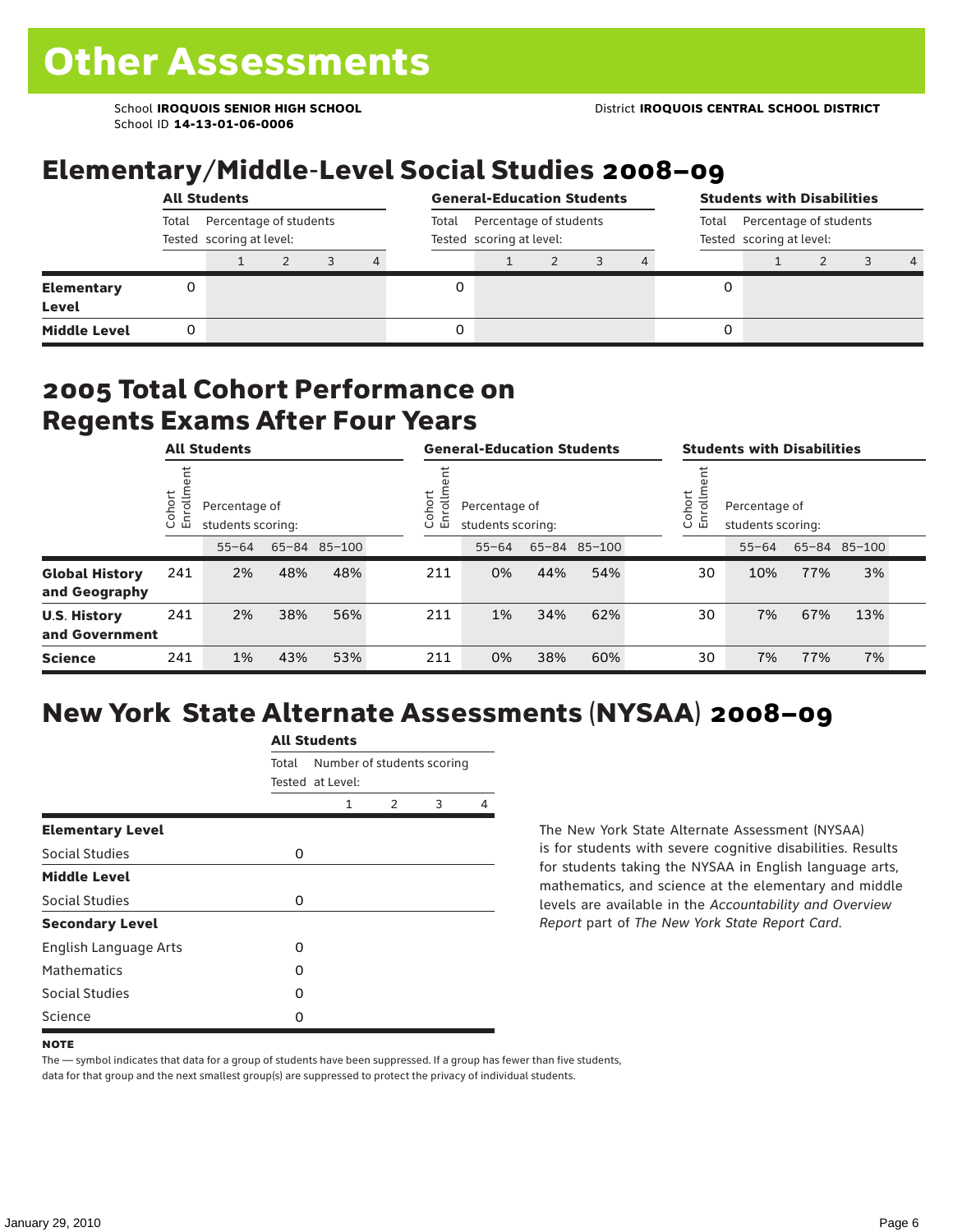# High School Completers

|                                    |             | <b>All Students</b>   |                            |                       | <b>General-Education Students</b> | <b>Students with Disabilities</b> |                            |
|------------------------------------|-------------|-----------------------|----------------------------|-----------------------|-----------------------------------|-----------------------------------|----------------------------|
|                                    |             | Number<br>of Students | Percentage<br>of Graduates | Number<br>of Students | Percentage<br>of Graduates        | Number<br>of Students             | Percentage<br>of Graduates |
| <b>Total Graduates</b>             | $2008 - 09$ | 232                   |                            | 204                   |                                   | 28                                |                            |
|                                    | $2007 - 08$ | 268                   |                            | 253                   |                                   | 15                                |                            |
|                                    | $2006 - 07$ | 240                   |                            | 230                   |                                   | 10                                |                            |
| <b>Receiving a Regents Diploma</b> | $2008 - 09$ | 223                   | 96%                        | 202                   | 99%                               | 21                                | 75%                        |
|                                    | $2007 - 08$ | 262                   | 98%                        | 249                   | 98%                               | 13                                | 87%                        |
|                                    | $2006 - 07$ | 233                   | 97%                        | 227                   | 99%                               | 6                                 | 60%                        |
| <b>Receiving a Regents Diploma</b> | $2008 - 09$ | 116                   | 50%                        | 115                   | 56%                               | 1                                 | 4%                         |
| with Advanced Designation          | $2007 - 08$ | 161                   | 60%                        | 158                   | 62%                               | 3                                 | 20%                        |
|                                    | $2006 - 07$ | 138                   | 58%                        | 138                   | 60%                               | $\Omega$                          |                            |
| <b>Receiving an</b>                | 2008-09     | 3                     | N/A                        | 0                     |                                   | 3                                 | N/A                        |
| <b>Individualized Education</b>    | $2007 - 08$ | 3                     | N/A                        | $\Omega$              |                                   | 3                                 | N/A                        |
| Program (IEP) Diploma              | $2006 - 07$ | 4                     | N/A                        | $\circ$               |                                   | 4                                 | N/A                        |

NOTE Students receiving Regents diplomas and Regents diplomas with advanced designation are considered graduates; recipients of IEP diplomas are not.

## High School Noncompleters

|                              |             | <b>All Students</b>   |                           |                       | <b>General-Education Students</b> | <b>Students with Disabilities</b> |                           |
|------------------------------|-------------|-----------------------|---------------------------|-----------------------|-----------------------------------|-----------------------------------|---------------------------|
|                              |             | Number<br>of Students | Percentage<br>of Students | Number<br>of Students | Percentage<br>of Students         | Number<br>of Students             | Percentage<br>of Students |
| <b>Dropped Out</b>           | $2008 - 09$ | 5                     | 1%                        | 5                     | 1%                                | 0                                 |                           |
|                              | $2007 - 08$ | 9                     | $1\%$                     |                       | $1\%$                             | 2                                 | 2%                        |
|                              | $2006 - 07$ | 8                     | $1\%$                     |                       | $1\%$                             | 1                                 | $1\%$                     |
| <b>Entered Approved High</b> | $2008 - 09$ | 0                     |                           | 0                     |                                   | 0                                 |                           |
| <b>School Equivalency</b>    | $2007 - 08$ | 0                     |                           | 0                     |                                   | O                                 |                           |
| <b>Preparation Program</b>   | $2006 - 07$ | 0                     |                           | 0                     |                                   | 0                                 |                           |
| <b>Total Noncompleters</b>   | $2008 - 09$ | 5                     | 1%                        | 5                     | 1%                                | 0                                 |                           |
|                              | $2007 - 08$ | 9                     | $1\%$                     | 7                     | 1%                                | 2                                 | 2%                        |
|                              | $2006 - 07$ | 8                     | $1\%$                     |                       | $1\%$                             |                                   | $1\%$                     |

### Post-secondary Plans of 2008–09 Completers

|                                | <b>All Students</b>   |                           |                       | <b>General-Education Students</b> | <b>Students with Disabilities</b> |                           |  |
|--------------------------------|-----------------------|---------------------------|-----------------------|-----------------------------------|-----------------------------------|---------------------------|--|
|                                | Number<br>of Students | Percentage<br>of Students | Number<br>of Students | Percentage<br>of Students         | Number<br>of Students             | Percentage<br>of Students |  |
| To 4-year College              | 125                   | 53%                       | 123                   | 60%                               |                                   | 6%                        |  |
| To 2-year College              | 80                    | 34%                       | 63                    | 31%                               | 17                                | 55%                       |  |
| <b>To Other Post-secondary</b> | 5                     | 2%                        | 3                     | 1%                                |                                   | 6%                        |  |
| <b>To the Military</b>         | 4                     | 2%                        | າ                     | 1%                                |                                   | 6%                        |  |
| <b>To Employment</b>           | 20                    | 9%                        | 13                    | 6%                                |                                   | 23%                       |  |
| <b>To Adult Services</b>       | 0                     |                           | 0                     |                                   | 0                                 |                           |  |
| <b>To Other Known Plans</b>    | 0                     |                           | 0                     |                                   | 0                                 |                           |  |
| <b>Plan Unknown</b>            |                       | 0%                        | ი                     |                                   |                                   | 3%                        |  |